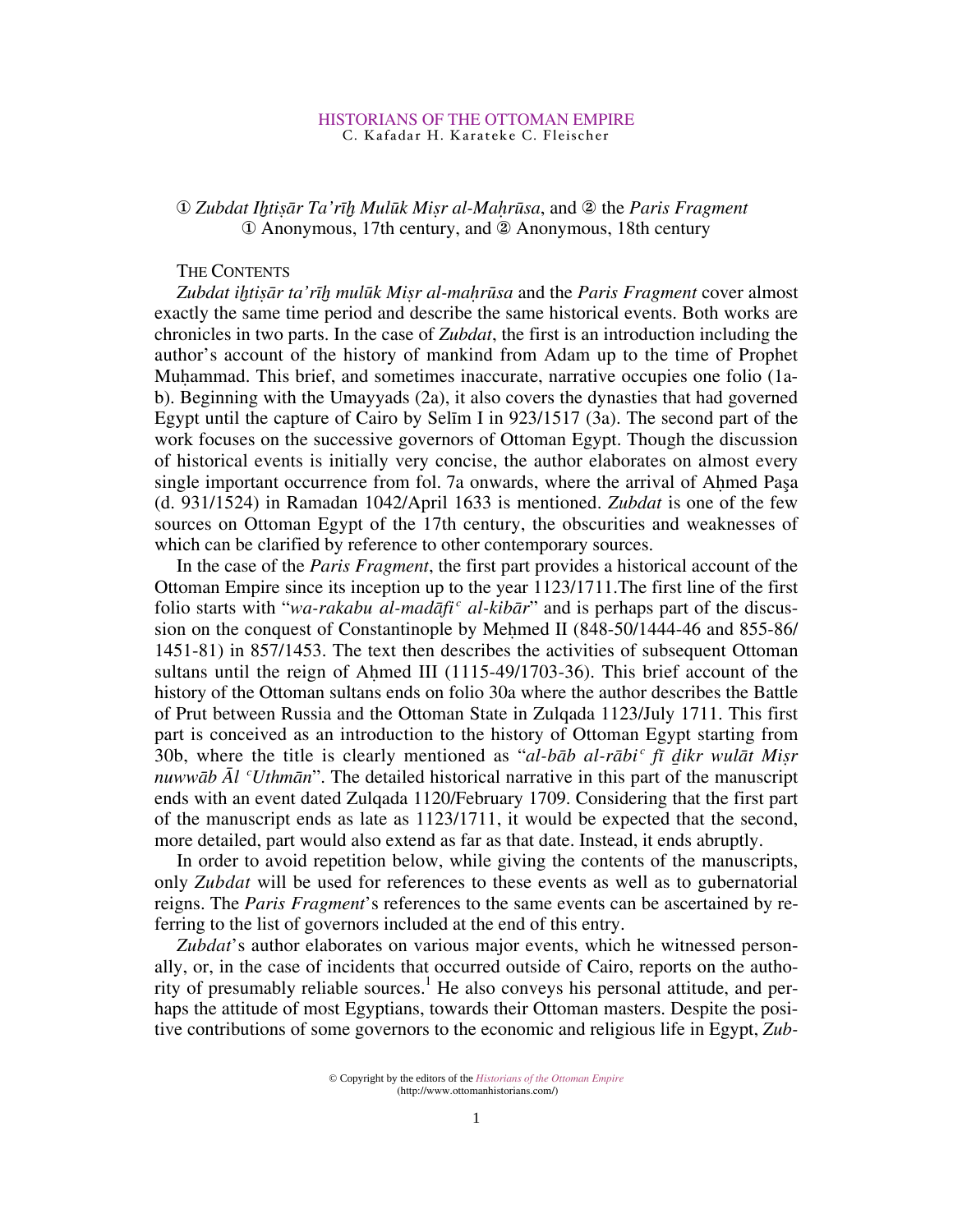*dat* focuses mainly on the failures of the rulers to bring peace and harmony to the newly-controlled province, and highlights their misdeeds or unpleasant behaviors, which led to their dismissal from office or, in some cases, to their murder by the Mamlük army.

The discussion in the chronicle, which focuses on various aspects of the socioeconomic situation during the Ottoman occupation in Egypt in general, and in Cairo, in particular, is quite varied. *Zubdat* not only refers generally to significant changes in certain aspects of the everyday life of the people, but also highlights in particular the recurrent revolts, which were mainly incited by various groups, such as the soldiery of the seven regiments (*ocaq*), the notables (*ashraf*) and the Bedouin.

Various individuals or factions in the army struggled for power in Ottoman Egypt. The first recorded revolts against the Ottoman governors took place during the last months of Sinān Paşa's rule (992-94/1584-86) in Cairo when the Mamlūk army killed some of the governor's comrades (4b).  $c$ Alī Paşa, the new governor, fled to Istanbul when he failed to definitively put down the rebels (5a-b). Another series of disturbances caused by the military occurred in 1013/1604, when one of the governors by the name of Ibrāhīm was killed.<sup>2</sup> The succeeding governor, Mehmed, took revenge by killing a large number of rebels and expelling about three hundred of them to Yemen. Thus Ottoman control of Egypt was restored for several years.

During the rule of Halīl Paşa (Rabi<sup>c</sup> I 1041-Ramadan 1042/September 1631-April 1633), Nāmī, a notable from the Hijaz, wrested control of a part of that region (6b). The ruler of Mecca hastily dispatched a letter to Cairo requesting military assistance, which resulted in the subjugation of the rebels. In 1102/1691, the Meccans once again revolted against the *sharif* of Mecca (24a). This time, the governor of Jedda, Mehmed Beg, managed to thwart the rebels.

The Bedouin scattered around Egypt also often caused trouble for the Ottoman regime. Among the first incidents recorded by the sources is the revolt of the Bedouin led by Ibn Ma<sup>c</sup>an, a Bedouin of Druze origin, on the Syrian border (7a). The army, led by Dilāver Beg, was sent in 1044/1634-5 to oppose these Bedouin insurgents. Many years later, in Rajab 1092/July-August 1681, a clash occurred between  $\degree$ Ömer Beg, who was then the new governor of Gaza, and the Bedouin.  $\degree$ Omer was later murdered (19a). A series of bitter clashes between the government soldiers and the Bedouin went on for more than ten years. One started in Zulhijja 1098/October-November 1687 when the Bedouin leader, Ibn Wafi, stationed in al-Buhaira, caused trouble to the surrounding area by robbing passers-by and stealing camels (20a-b). When confronted by the governor, he knew that he would be defeated and wisely surrendered. Unrepentant, he started a new campaign three years later, in 1102/1689- 90, when the Bedouin of al-Bu˛aira revolted against the governorship (*sancaq*) and caused hardship to the people (24b-25a). They marched towards Cairo and entered the mosque of al-Azhar. Although sources do not mention the measures taken by the governor to thwart the Bedouin from al-Buhaira, apparently the provincial govern-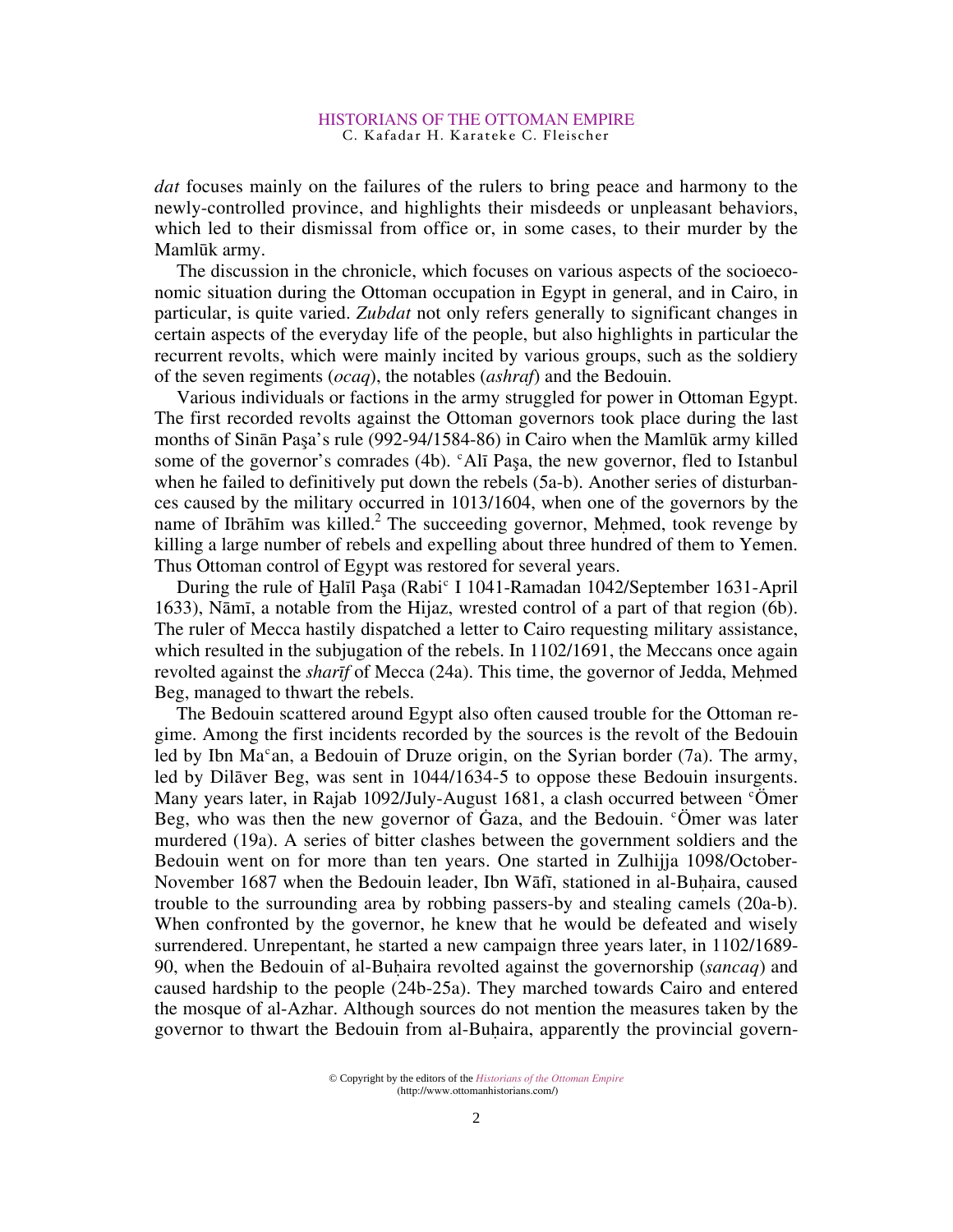ment failed to solve the problem completely, since in 1110/1698-99 Ibn Wafi and his allies are known to have robbed pilgrims.

Another issue mentioned in the chronicle is theft. In 1052/1642, thieves raided shops adjacent to the Mosque of Ibn Tūlūn. The governor Mustafa's apparent ignorance of the problem prompted the shop owners, mostly Maghribıs, to threaten to bring the case to the sultan. The trouble was brought under control by a new governor, Maqßüd, who took tough measures against the culprits (8a-b). On another occasion, the army seized money and properties belonging to the people of Cairo when there were inadequate funds for an expedition to Yemen (6a-b). This incident happened during the governorship of Mehmed Paşa (1037-40/1627-30).

The most significant problem that dominated the history of Ottoman Egypt during the 17th century was the dispute between two factions, the Faquariya and the Quisimiya, for power in Egypt and its provinces. The Faquative was a group thought to have been founded by Dulfaqar  $\text{Beg}^3$  whose loyal follower was Ridwan Beg, who continued the movement and was a constant rival of the Qasimiya.<sup>4</sup> In 1061/1651, the sultan himself, presumably fearing the increasing popularity of Ridwān, ordered him to change positions with  $f$ Al<sub>I</sub> Beg, the provincial governor of Juria (9a-b).  $f$ Al<sub>I</sub> Beg, in a long speech, commended his governor and refused to follow the decree. The command was abandoned by the new governor, "Abdurrahman Paşa, in 1062/1652.

The death of Ridwān Beg in 1066/1656 weakened the smooth running of the Egyptian government (9b). The power of the Faquarity crumbled, and the Quasimiya managed to overpower their rivals, although the title of leader of the pilgrimage was still held by the Faqārīya. In 1072/1662, İbrāhīm Paşa the "Devil" (*Şeyṭān*) murdered Ahmed Beg the "Bosniak," the leader of the Q $\overline{a}$ simiya (15a). As P. Holt suggests, due to the death of their leaders, the two factions lived in reasonable peace and insignificance during the later years of the 11th/17th century.<sup>5</sup> As indicated by the consistent power struggle within the army in general and between these two factions in particular, initial hopes for prosperity at the time of Selım's conquest of Egypt proved to be ill-founded.

In addition to these political struggles, natural disasters such as flood and drought swept the country almost every few years. Diseases like the plague were also rampant. In 1052/1642-3, such an epidemic struck the whole country. The destruction caused by what was described as one of the worst epidemics in the history of Egypt was particularly overwhelming because it was preceded by a period of very high price inflation, which left the people destitute and starving, without much chance to withstand diseases (8a). In Safar 1098/December 1686-January 1687, another dreadful plague swept through Egypt for four consecutive months. It was also reported that floods struck Mecca several times, the two worst occurrences taking place in 1039/ 1629-30 and 1091/1680. In the first incident, water damaged the two corners of the Ka<sup>c</sup>ba, while in the second, the water level reached the Prophet's place of birth, where presumably Masjid al-Haram was submerged by water completely  $(6a, 19a)$ .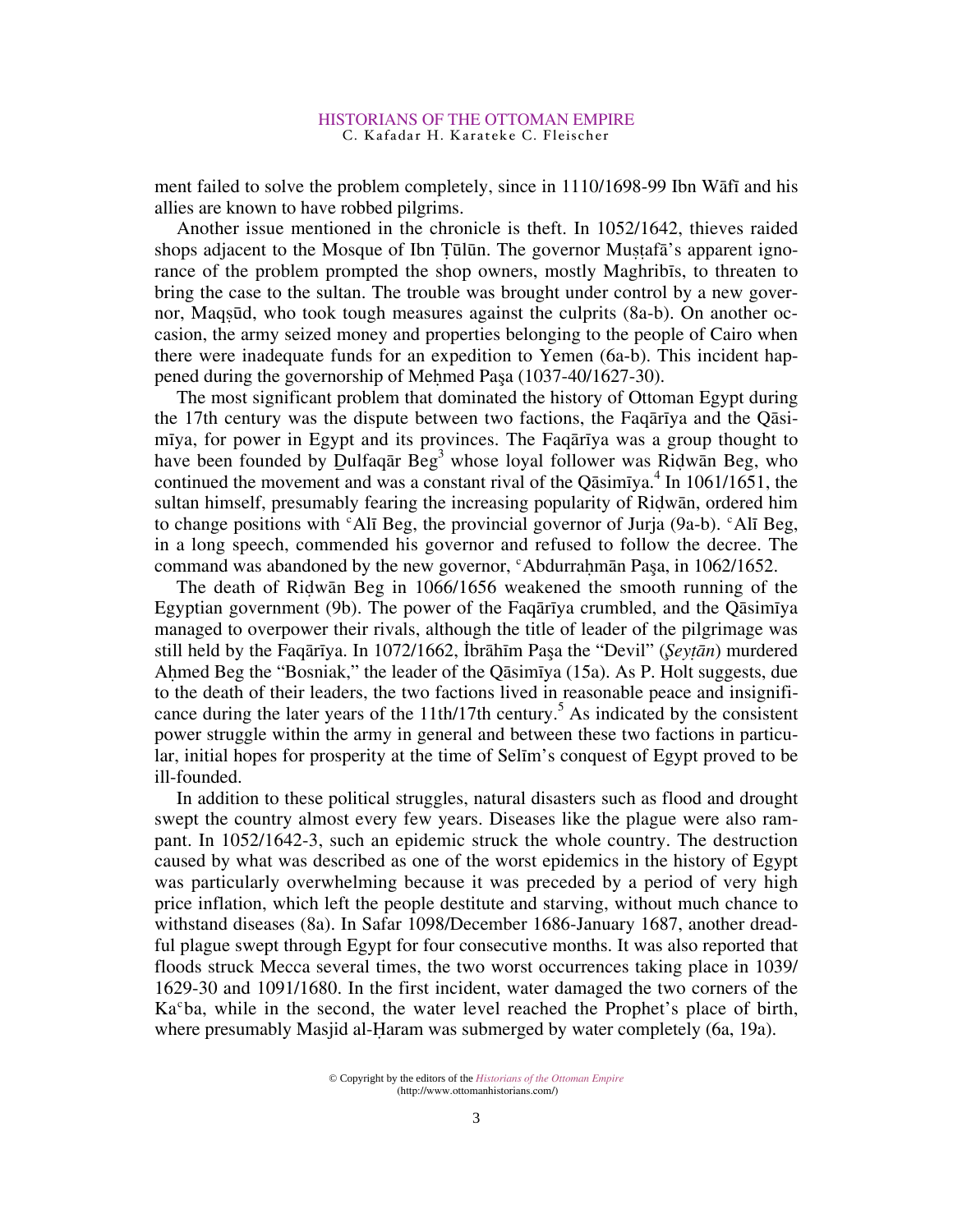In the aftermath of the murder of Küçük Muhammad, an influential leader of the Faqārīya faction, in 1106/1694-5, inflation again soared throughout the country and this economically difficult time continued for almost a year. It was reported that the governor failed to pay salaries and allowances to his officers.

*Zubdat*'s author was also a witness to the disastrous famine, which struck the whole of Egypt in Muharram 1107/August-September 1695, and describes this event in minute detail at the end of his account (29b-30a). According to *Zubdat*, life was so difficult that some people were reduced to cannibalism. Dead bodies were strewn almost everywhere and twenty purses of money, in addition to the donations from the people, were spent by the treasury to bury the dead.

*Zubdat* reports two separate incidents regarding the position of the Jews in the administration. The first one is the expulsion of all Jews from office upon the arrival of A˛med Pasa in Cairo in 1086/1675, while the second incident was related to a certain Yāsef, a Jew, who gained the trust of the sultan when he visited Istanbul. Suspecting malpractice, the army demanded that the governor hand over Yāsif, who was then murdered in Ramadan 1108/March-April 1697 in al-Rumaila (18a, 33a-34a-b).

There are a few significant historical issues which are left unmentioned, or mentioned only very briefly, in the *Zubdat*. Some of these issues are related to the religious life of the people of Egypt during Ottoman rule, such as the change of *ma hab*s and the presence of Sufi orders. Even though the Ottomans, who were Hanafites, changed the existing Shafi'ite chief judge to one from their own *mahab*, *Zubdat*'s author, fails to address the consequences of these changes for the whole population of Egypt.

Although *Zubdat* concentrates mainly on Ottoman Egypt, a number of events, which occurred in the Hijaz, particularly in Mecca (such as repeated fighting among leaders in the Hijaz as well as natural disasters) are also mentioned. This is probably due to the fact that following the conquest of Egypt, the Ottomans put the Hijaz under the indirect control of Cairo. Henceforth appointments and reports from Mecca were sent to Istanbul via Cairo. Troops, artisans, and more frequently money to finance the administration of the Holy Cities were sent by governors of Egypt. All pilgrims traveling from northern Arabia stopped outside Cairo for supplies before continuing their journey. Pilgrimage leaders, whose duty was to ensure the safe journey of the pilgrims, were also stationed in Cairo.

Despite the political turmoil and natural disasters that befell Ottoman Egypt, the Ottoman army and officials in the province of Egypt constantly fulfilled the sultan's demands in terms of economic as well as military obligations. According to *Zubdat*, the annual remittance was sent on a regular basis to Istanbul and the special troops demanded by the central government from various parts of the empire called *ghurba* responded regularly and swiftly whenever they were needed to support the sultan's army in expeditions.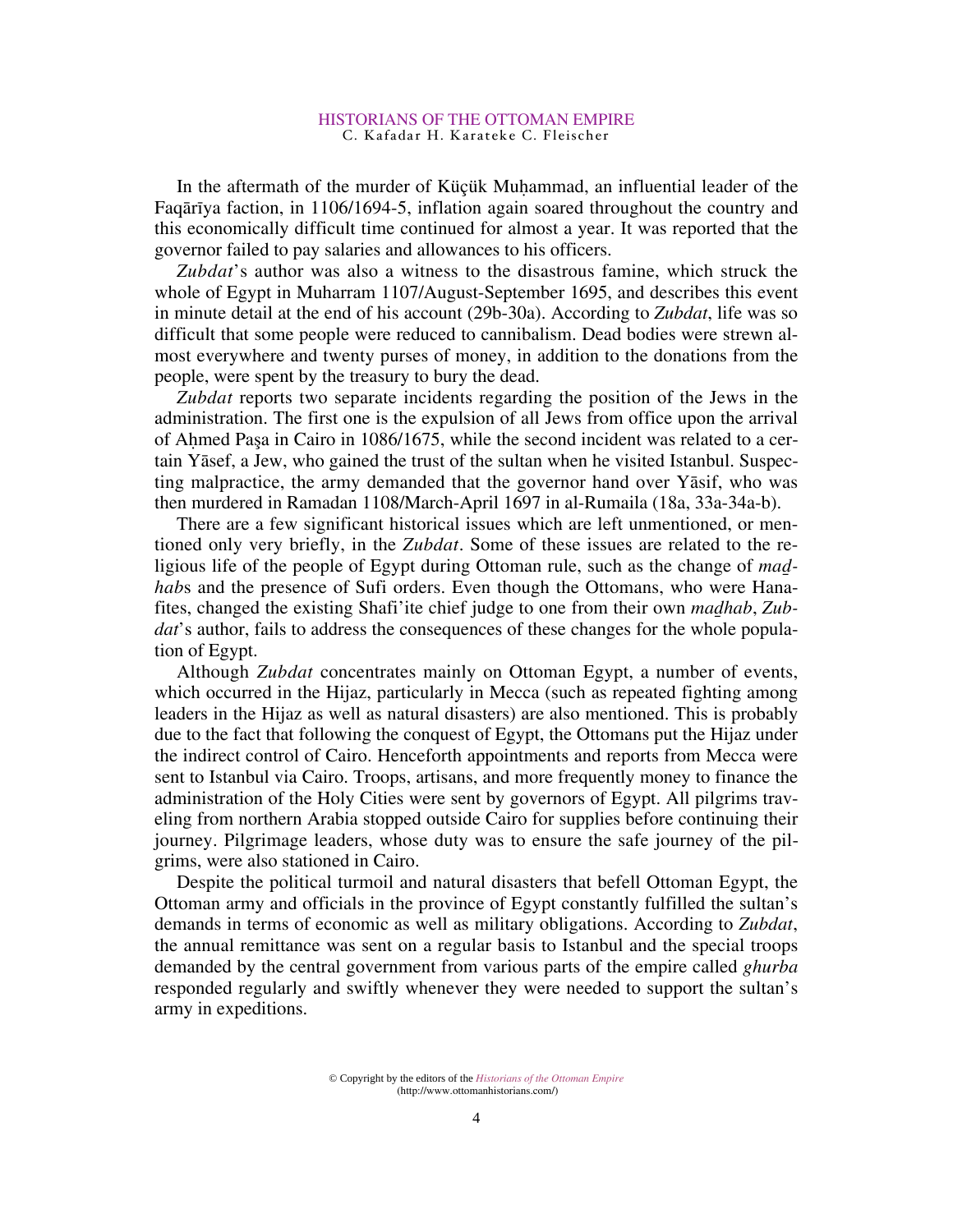As Peter Holt suggests, the *Paris Fragment* "supplements and continues the *Zub*dat, but details and phraseology show it to be an independent source".<sup>6</sup> It is, however, unlikely that they are the work of the same author. Both manuscripts discuss various historical events in a similar fashion. Yet, there are differences in the expression of their respective views as well as in the style of the language they employ. Although both show some features of Egyptian dialects, the language used by *Zubdat* is more colloquial than that utilized by the *Paris Fragment*. Another indication that suggests that these two manuscripts were written by two different chroniclers is the conspicuous disparity of dates recorded for the same events in both texts. Nonetheless, it is fair to suggest that the author of the *Paris Fragment* had seen and used *Zubdat*.

From the colloquial style of the language used in both manuscripts, it can be said that the authors did not have a formal education on Arabic language. The *Zubdat* is a chronicle based on personal observation. The description on the *Paris Fragment* is however more detailed than that of the *Zubdat* and both were meant to document the weaknesses of the Ottoman administration. The authors, who were likely of Mamlük origin or locals, were intent on informing their readers that their masters had failed to take full control of the government and were unable to settle disputes among the Mamlüks.

## THE MANUSCRIPTS

# *Zubdat Iƒtißr Ta'rıƒ Mulük Mißr al-Ma˛rüsa*

The manuscript consists of 41 folios with 23 to 46 lines per page. Neither the date of the composition of the work nor the copy date of the only extant manuscript of *Zubdat iƒtißr ta'rıƒ mulük Mißr al-ma˛rüsa* is known. The handwriting being sometimes sloppy, the first three folios were obviously written by one scribe whereas a different handwriting continues from fol. 3 until fol. 40b. On fol. 41a, there are a total of eleven lines in Ottoman Turkish. The handwriting that appears at the beginning of the manuscript resumes on the inside of the back-cover. At times the script is so small that it is almost illegible, while ink smudges occasionally make the manuscript totally unreadable.

Marginal notes are to be found on almost every page of the manuscript. There are also several marginal additions, which introduce new points, elaborate on some existing discussion, or highlight important historical facts (e.g. plagues, obituaries, appointments and dismissals of governors).<sup>7</sup>

The names of Ottoman sultans and governors of Egypt are recorded in red ink. With its title mentioned precisely at the top of the very first folio and concluding with the statement "*intaha* wa-Allahu a<sup>c</sup>lam bi's-sawab," the manuscript appears to be complete (41b). Although the name of a certain  $c$ Alī b. Ridwān appears on the title page of the manuscript along with some quotations, there is no evidence to suggest that he is the author of the work. It is safer to assume that he was one of the two copyists. The author of this work, therefore, remains unknown.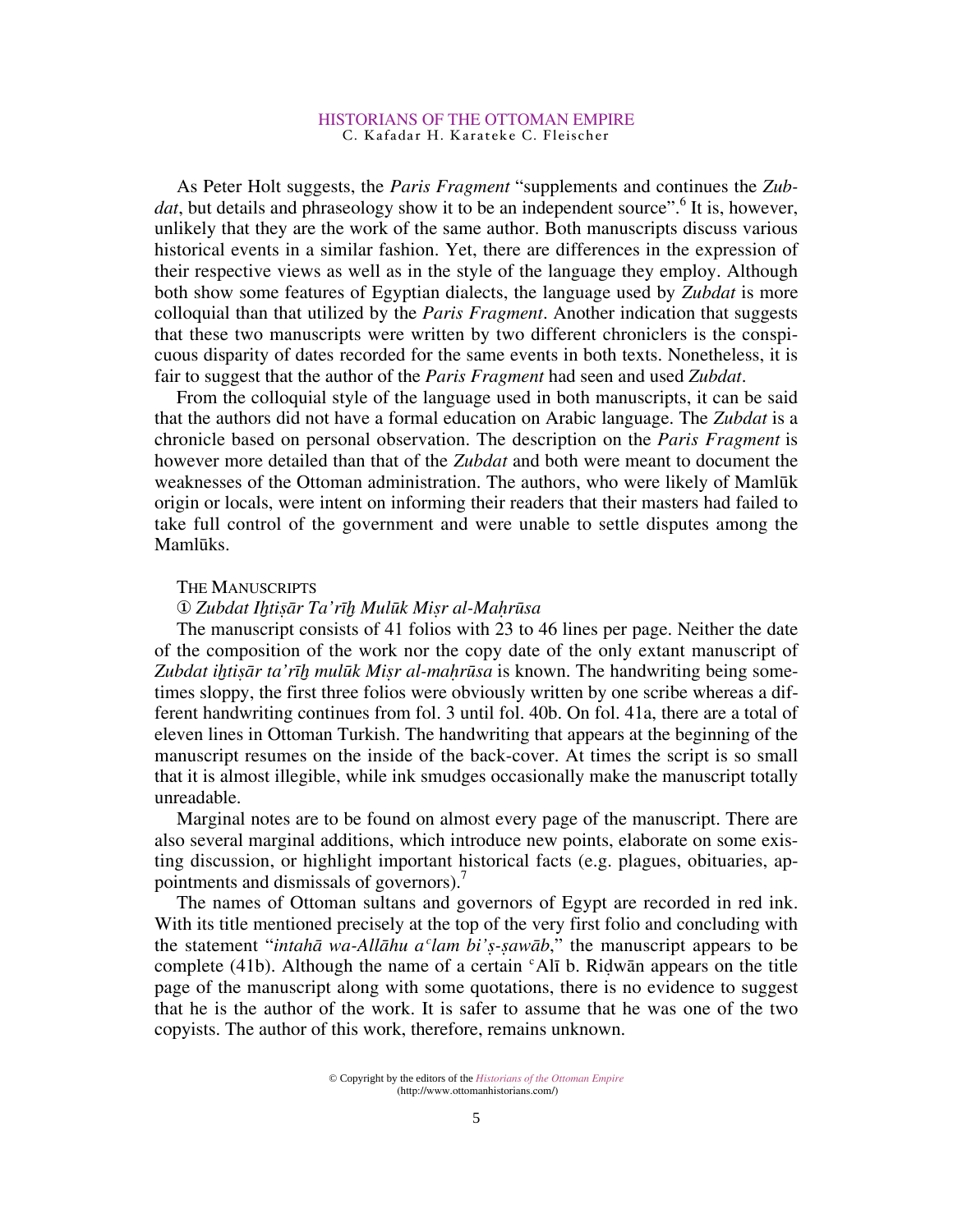On folio 3a, when discussing the war between the Mamlüks and the Ottomans, the author explicitly mentions *Ta'rıƒ Ibn Zunbül* as one of his sources (3a). Although he does not mention any other sources, there is clear evidence to suggest that he quotes Ibn Abissurür's, *al-Kawkib al-s'ira fı aƒbr Mißr wa-l-Qhira*. 8

# - *Paris Fragment*

The manuscript consists of 78 folios with 23 lines on each page. The manuscript was presumably arranged and paginated in Roman script at the time of binding. The Bibliothèque Nationale, the sole keeper of the extant manuscript, acquired it on 22 January 1877. Parts of the early folios are torn. The manuscript is written in nesih script. There are scores of scribal errors in the composition, though some of these seem to have been amended by the copyist later. $9$  There are also numerous marginal additions, possibly made by the same copyist. The names of the Ottoman sultans and the governors of Egypt are written in red ink. Also the name of each governor is written on a separate line.

# **BIBLIOGRAPHY**

*Zubdat Iƒtißr Ta'rıƒ Mulük Mißr al-Ma˛rüsa*

*Manuscript*: (1) London, British Museum, Add 9972, 41 fol., 23-46 lines, nesih.

*Edition*: Kamaruzaman Yusoff. *The History of Ottoman Egypt in the 17th Century: Some Unpublished Sources*. PhD Dissertation (Edinburgh University, 1995). Full Arabic text edited.

# - *Paris Fragment*

Manuscript: (1) Bibliothèque Nationale, Paris MS Arabe 1855, 78 fol, 23 lines, nesih.

*Edition*: Kamaruzaman Yusoff. *The History of Ottoman Egypt in the 17th Century: Some Unpublished Sources*. PhD Dissertation (Edinburgh University,1995). Full Arabic text edited.

### *Secondary sources*:

Ahmad al-Damurdāshī. *al-Durra al-muṣāna fī aḫbār al-kināna*. London, British Museum Or. 1073-4. Ibn Abissurūr [Shams al-Dīn Muhammad b. Abissurūr]. *al-Kawkib al-s'ira fı aƒbr Mißr wa-l-Qhira*. London, British Museum Add. 9973. Ibidem. al-Nuzhat al-zāhiya fī dhikr wulāt Miṣr. Cairo, Dār al-Kutub al-Miṣriyya, Ta'rīḫ 2266. D. S Margoliouth. *Cairo, Jerusalem and Damascus* (London, 1907). R. B. Merriman. *Suleiman the Magnificent 1520-1566* (Cambridge, MA, 1944). Peter Holt. "The Exalted Lineage of Ridwān Bey: Some Observations on a Seventeenth Century Mamluk Genealogy." *Bulletin of the School of Oriental and African Studies*, 22 (1959), 222-230. Ibidem. "The Beylicate in Ottoman Egypt During the Seventeenth Century." *Bulletin of the School of Oriental and African Studies*, 24/2 (1961), 214-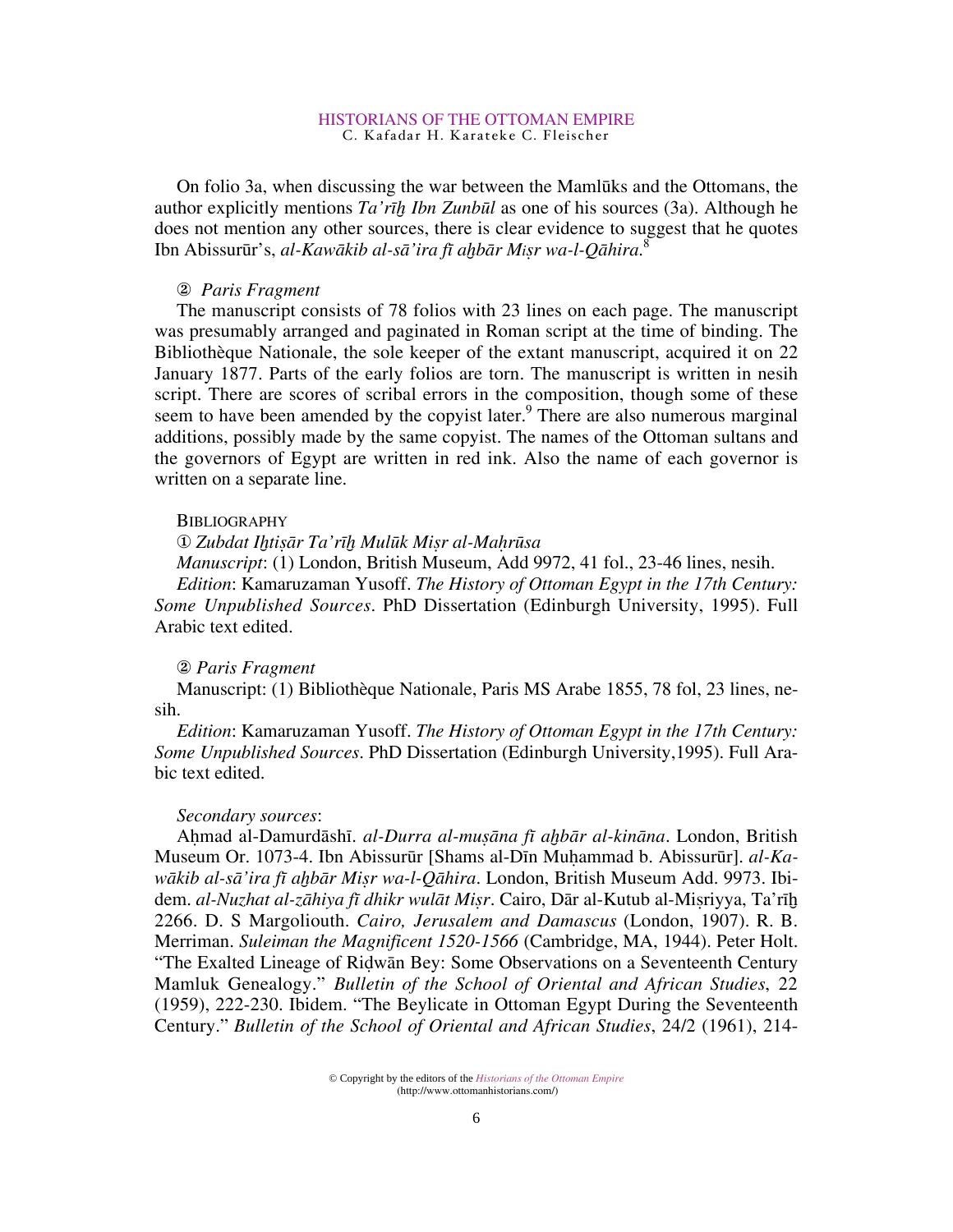248. Ibidem. "Al-Jabartı's Introduction to the History of Ottoman Egypt." *Bulletin of the School of Oriental and African Studies*, 25 (1962), 38-51. Ibidem. "The Career of Küçük Muḥammad." *Bulletin of the School of Oriental and African Studies*, 26/2 (1963), 269-287. Ibidem. "Dhu'l Fakārīya." EI<sup>2</sup> (1965), 233. Ibidem. *Egypt and the Fertile Crescent 1516-1922* (London, 1966). Ibidem. *Political and Social Change in* Modern Egypt (Oxford, 1968). Ibidem. "Qāsimiyya." EI<sup>2</sup> (1979), 722-723. Ahmad al-Damurdāshī. *al-Damurdāshī's chronicle of Egypt*. Translated and annotated by D. Crecelius and Abd al-Wahhāb Bakr (Leiden, 1991). M. Winter. *Egyptian Society under Ottoman Rule 1517-1798* (London, 1992).

|                               | Zubdat                                      | Paris Fragment                                                                             |
|-------------------------------|---------------------------------------------|--------------------------------------------------------------------------------------------|
| Hayr Bey                      | 922-928/<br>1516-1522<br>fol.3b             | fol.30 <sub>b</sub>                                                                        |
| Mustafā Paşa                  | 928-929/<br>1522-1523<br>fol. 3b            | 13 Zulhijja 928-4 Shawwal 929/<br>3 November 1522-16 August 1523<br>fol.30b                |
| Ahmed Paşa                    | 930-931/<br>1524-1525<br>fol.3 <sub>b</sub> | 28 Shawwal 930-n.d./<br>29 August 1524-n.d.<br>fol.31a                                     |
| Qāsım Paşa                    | 931-932/<br>1525-1526<br>fol.3 <sub>b</sub> | Jumada II 931-n.d./<br>March 1525-n.d.<br>fol.31a                                          |
| İbrāhīm Paşa                  | 932-933/<br>1526-1527<br>fol.3b             | fol.31a                                                                                    |
| Süleymān Paşa first<br>reign  | 933-943/<br>1527-1536<br>fol.3b             | 931-941/<br>1525-1535<br>fol.31b                                                           |
| Husrev Paşa                   | 943-945/<br>1536-1539<br>fol.3b             | 11 Shaban 941-6 Jumada II 943/<br>15 February 1535-20 November 1536<br>fol.31 <sub>b</sub> |
| Süleymān Paşa<br>second reign | 945-946/<br>1536-1537-38<br>fol.3b          | 11 Rajab 943-11 Muharram 945/<br>24 December 1536-9 June 1538<br>fol.32a                   |
| Dāvūd Paşa                    | 946-957/<br>1539-1549<br>fol.3b             | 17 Muharram 945-n.d./<br>15 June 1538-n.d.<br>fol.32a                                      |

# Egyptian Governors According to Both Manuscripts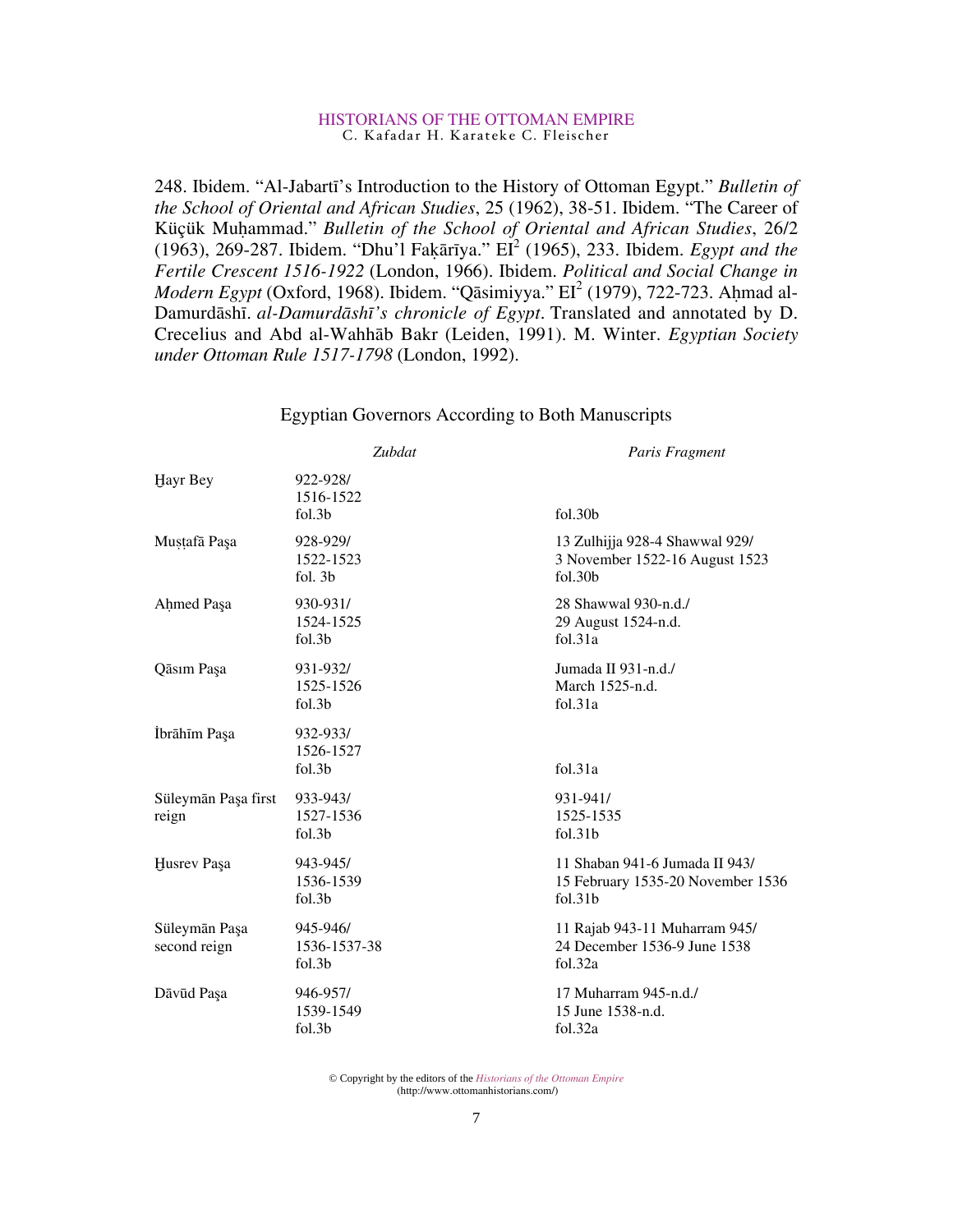| <sup>c</sup> Alī Paşa el-Vezīr | 957-962/<br>1549-1554<br>fol.3b | 5 Shaban 956-Muharram 961/<br>29 August 1549-December 1553<br>fol.32b                          |
|--------------------------------|---------------------------------|------------------------------------------------------------------------------------------------|
| Mehmed Paşa                    | 962-964/<br>1554-1556<br>fol.4a | Safar 961-11 Rabi <sup>c</sup> II 963/<br>January 1554-23 February 1556<br>fol.32 <sub>b</sub> |
| İskender Paşa                  | 964-967/<br>1556-1559<br>fol.4a | 15 Rabi <sup>c</sup> II 963-Rajab 966/<br>27 February 1554-April 1559<br>fol.32b               |
| <sup>c</sup> Alī Paşa el-Hādım | 967-968/<br>1560-1561<br>fol.4a | Safar 966-3 Zulhijja 967/<br>November 1558-25 August 1560<br>fol.32 <sub>b</sub>               |
| Mustafā Paşa Şāhin             | 968-971/<br>1561-1564<br>fol.4a | Rabi <sup>c</sup> I 968-n.d./<br>November 1560-n.d.<br>fol.33a                                 |
| <sup>c</sup> Alī Paşa el-Şūfī  | 971-973/<br>1564-1566<br>fol.4a | Rajab 971-Ramadan 973/<br>February 1564-March 1566<br>fol.33a                                  |
| Mahmud Paşa                    | 973-974/<br>1566-1567<br>fol.4a | Shawwal 973-20 Jumada II 974/<br>April 1566-2 January 1567<br>fol.33 <sub>b</sub>              |
| Sinān Paşa<br>first reign      | 975-976/<br>1568-1568<br>fol.4a | 24 Shaban 975-4 Jumada I 976/<br>23 February 1568-25 October 1568<br>fol.34a                   |
| Çerkes İskender<br>Paşa        | 976-979/<br>1568-1571<br>fol.4a | 14 Jumada II 976-n.d./<br>4 December 1568-n.d.<br>fol.34a                                      |
| Sinān Paşa<br>second reign     | 979-981/<br>1571-1573<br>fol.4a | 10 Safar 979-Zulhijja 980/<br>4 July 1571-April 1573<br>fol.34 <sub>b</sub>                    |
| Hūseyin Paşa                   | 981-982/<br>1573-1574<br>fol.4a | Muharram 981-n.d./<br>May 1573-n.d.<br>fol.34b                                                 |
| Mesīḫ Paşa el-<br>Tavaşī       | 982-988/<br>1574-1580<br>fol.4a | 982-15 Jumada I 988/<br>1574-28 June 1580<br>fol.34b                                           |
| Hasan Paşa el-<br>Hādım        | 988-991/<br>1580-1583<br>fol.4a | 10 Jumada II 988-20 Rabi <sup>c</sup> II 990/<br>23 July 1580-14 May 1582<br>fol.35a           |
| İbrāhīm Paşa                   | 991-992/<br>1583-1584           | 18 Rabi <sup>c</sup> II 991-10 Shawwal 992/<br>11 May 1583-15 October 1584                     |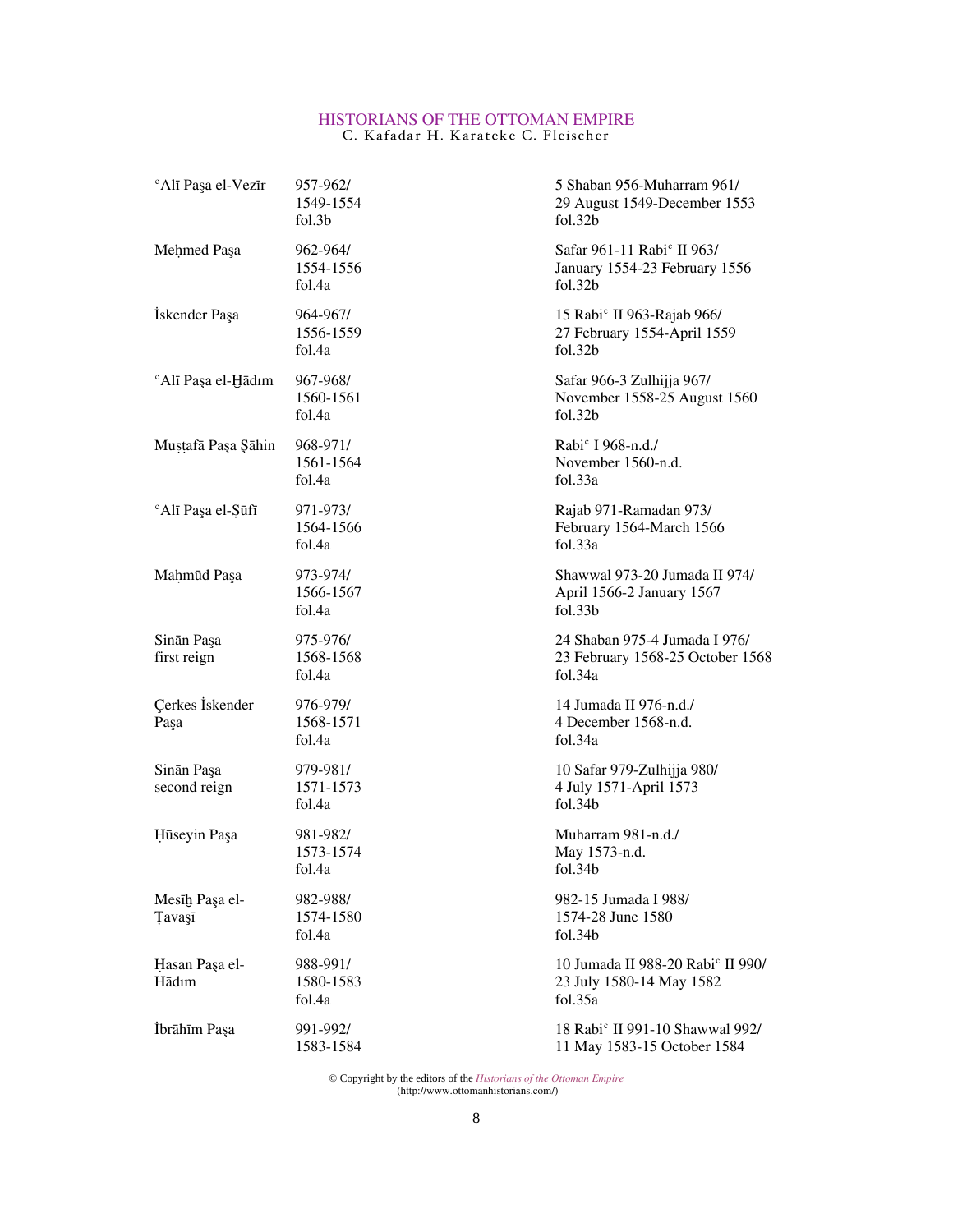|                                       | fol.4b                                                                               | fol.35a                                                                                            |
|---------------------------------------|--------------------------------------------------------------------------------------|----------------------------------------------------------------------------------------------------|
| Sinān Paşa el-<br>Defterdār           | 992-994/<br>1584-1586<br>fol.4b                                                      | 13 Shawwal 992-17 Rabi <sup>c</sup> II 994/<br>18 October 1584-7 April 1586<br>fol.35 <sub>b</sub> |
| Uveys Paşa                            | 994-999/<br>1586-1591<br>fol.4b                                                      | 12 Jumada II 994-Rajab 999/<br>31 May 1586-April 1591<br>fol.35 <sub>b</sub>                       |
| Hāfiz Ahmed Paşa                      | 999-1003/<br>1591-1595<br>fol.4b                                                     | 16 Ramadan 999-Ramadan 1003/<br>8 July 1591-May 1595<br>fol.36a                                    |
| Qavurt Paşa                           | 1003-1004/<br>1595-1596<br>Fol.4b                                                    | 2 Ramadan 1003-Rajab 1004/<br>11 May 1595-February 1596<br>fol.36a                                 |
| Mehmed Paşa eş-<br>Şerīf              | 1004-13 Zulhijja 1006/<br>1596-17 July 1598                                          | 2 Shawwal 1004-Zulhijja 1006/<br>30 May 1596-July 1598                                             |
|                                       | fol.4b                                                                               | fol.37a                                                                                            |
| Hayr Paşa el-Vezīr                    | 1006-1010/<br>1598-1601<br>fol.4b                                                    | 17 Zulhijja 1006-12 Muharram 1010/<br>21 July 1598-13 July 1601<br>fol.37 <sub>b</sub>             |
| <sup>c</sup> Alī Paşa el-<br>Silāḥdār | 1010-1012/<br>1601-1603<br>fol.4b                                                    | 10 Safar 1010-6 Rabi <sup>c</sup> II 1012/<br>10 August 1601-13 September 1603<br>fol.38a          |
| İbrāhīm Paşa                          | 14 Zulhijja 1012-1013/<br>14 May 1604-1604<br>fol.4b                                 | 14 Zulhijja 1012-13 Rabi <sup>c</sup> II 1013/<br>14 May 1604-8 September 1604<br>fol.38a          |
| Mehmed Paşa el-<br>Gürcī              | Rajab 1013-1014/<br>November 1604-1605<br>fol.5a                                     | Rajab 1013-Safar 1014/<br>November 1604-June 1605<br>fol.38 <sub>b</sub>                           |
| Hasan Paşa                            | Rabi <sup>c</sup> I 1014-1016/<br>August 1605-1607<br>fol.5a                         | Rabi <sup>c</sup> I 1014-Muharram 1016/<br>August 1605-April 1607<br>fol.38 <sub>b</sub>           |
| Mehmed Paşa                           | 7 Safar 1016-1020/<br>3 June 1607-1611<br>fol.5a                                     | 7 Safar 1016-Jumada I 1020/<br>3 June 1607-July 1611<br>fol.39b                                    |
| Mehmed Paşa es-<br>Sūfī               | 22 Shaban 1020-8 Rabi <sup>c</sup> I 1024/<br>30 October 1611-7 April 1615<br>fol.5a | fol.40b                                                                                            |
| Ahmed Paşa                            | 6 Rabi <sup>c</sup> II 1024-12 Safar 1027/<br>5 May 1615-8 February 1618             |                                                                                                    |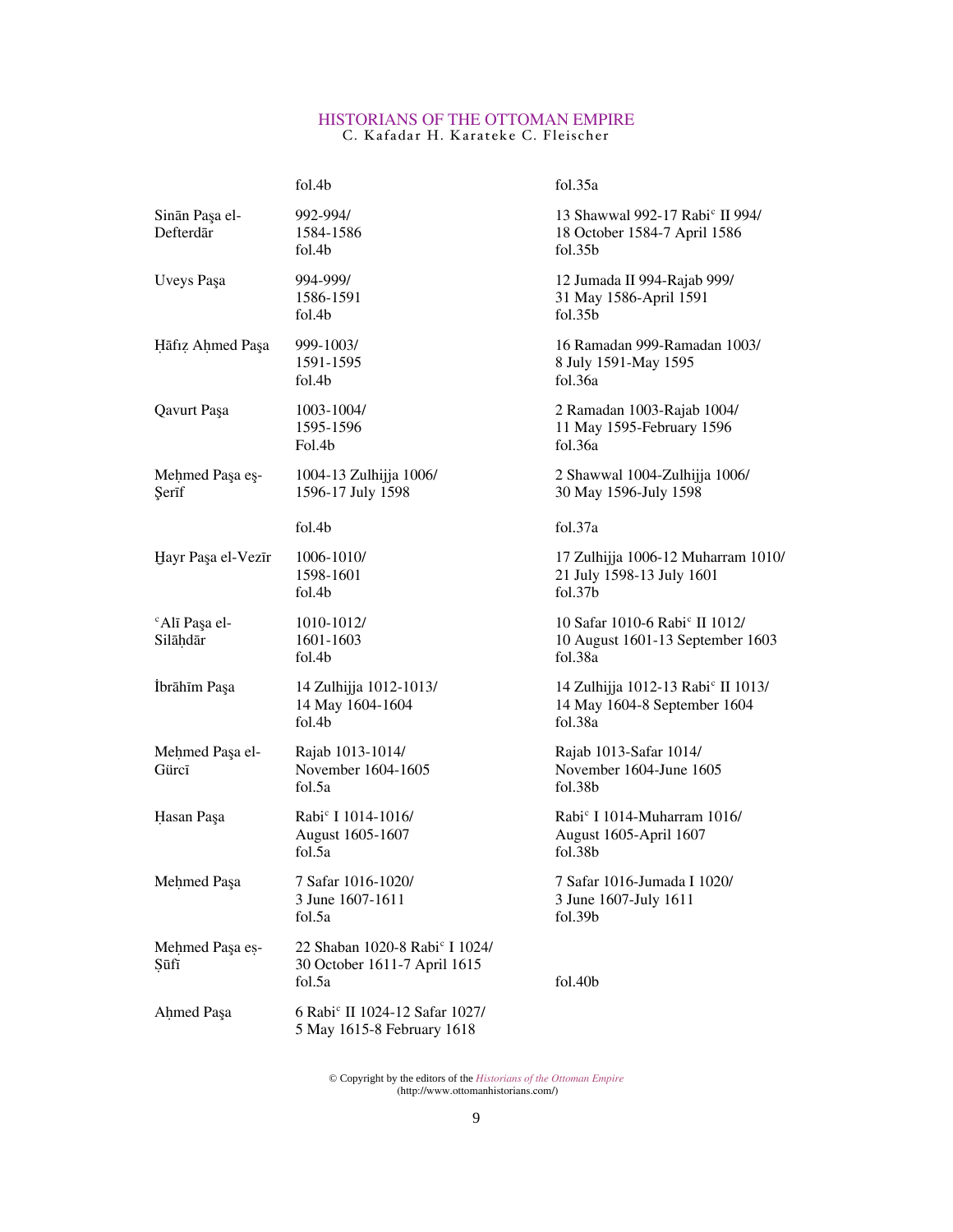|                                    | fol.5a                                                                                               | fol.41a                                                                                            |
|------------------------------------|------------------------------------------------------------------------------------------------------|----------------------------------------------------------------------------------------------------|
| Mustafā Paşa                       | Jumada I 1027-3 Muharram 1028/<br>April 1618-21 December 1618<br>fol.5 <sub>b</sub>                  | n.d.-13 Muharram 1028/<br>n.d.-31 December 1618<br>fol.41b                                         |
| Ca <sup>c</sup> fer Paşa           | 9 Rabi <sup>c</sup> I 1028-13 Shaban 1028/<br>24 February 1619-26 July 1619<br>fol.5 <sub>b</sub>    | n.d.-14 Shaban 1028/<br>n.d.-27 July 1619<br>fol.41b                                               |
| Mustafā Paşa                       | 1028-1029/<br>1619-1620<br>fol.5 <sub>b</sub>                                                        | 27 Ramadan 1028-1029/<br>7 September 1619-1620<br>fol.42a                                          |
| Hüseyin Paşa                       | 27 Ramadan 1029-19 Rabi <sup>c</sup> I 1031/<br>26 August 1620-1 February 1622<br>fol.5 <sub>b</sub> | 20 Ramadan 1029-19 Rabi <sup>c</sup> I 1031/<br>19 August 1620-1 February 1622<br>fol.42a          |
| Mehmed Paşa el-<br><b>Būstānci</b> | 14 Jumada II 1031-Ramadan 1031/<br>26 April 1622-July 1622<br>fol.5 <sub>b</sub>                     | 14 Jumada II 1031-Ramadan 1031/<br>26 April 1622-July 1622<br>fol.42b                              |
| İbrāhīm Paşa                       | 7 Ramadan 1031-7 Ramadan 1032/<br>16 July 1622-5 July 1623<br>fol.5 <sub>b</sub>                     | fol.42b                                                                                            |
| Mustafā Paşa                       | 22 Ramadan 1032-18 Shaban 1035/<br>20 July 1623-15 May 1626<br>fol.6a                                | fol.42b                                                                                            |
| Bayram Paşa                        | 19 Shaban 1035-9 Muharram 1037/<br>16 May 1626-20 September 1627<br>fol.5 <sub>b</sub>               | fol.43 <sub>b</sub>                                                                                |
| Mehmed Paşa                        | 9 Muharram 1037-1040/<br>20 September 1627-1630<br>fol.5 <sub>b</sub>                                | 4 Safar 1038-30 Rabi <sup>c</sup> I 1040/<br>3 October 1628-6 November 1630<br>fol.43 <sub>b</sub> |
| Mūsā Paşa                          | 3 Jumada II 1040-16 Safar 1041/<br>7 January 1631-13 September 1631<br>fol.5b                        | n.d.-Zulhijja 1041/<br>n.d.-July 1632<br>fol.44a                                                   |
| Halīl Paşa el-<br>Būstānci         | 4 Rabi <sup>c</sup> I 1041-22 Ramadan 1042/<br>30 September 1631-2 April 1633<br>fol.6a              | 7 Rabi <sup>c</sup> I 1041-n.d./<br>3 October 1631-n.d.<br>fol.44b                                 |
| Ahmed Paşa el-<br>Gürcī            | 12 Ramadan 1042-25 Jumada I 1045/<br>23 March 1633-6 November 1635<br>fol.7a                         | 1042-15 Jumada I 1045/<br>1633-27 October 1635<br>fol.45b                                          |
| Hüseyin Paşa el-<br>Mecnūn         | Not mentioned                                                                                        | 15 Rajab 1045-15 Jumada II 1047/<br>25 December 1635-4 November 1637                               |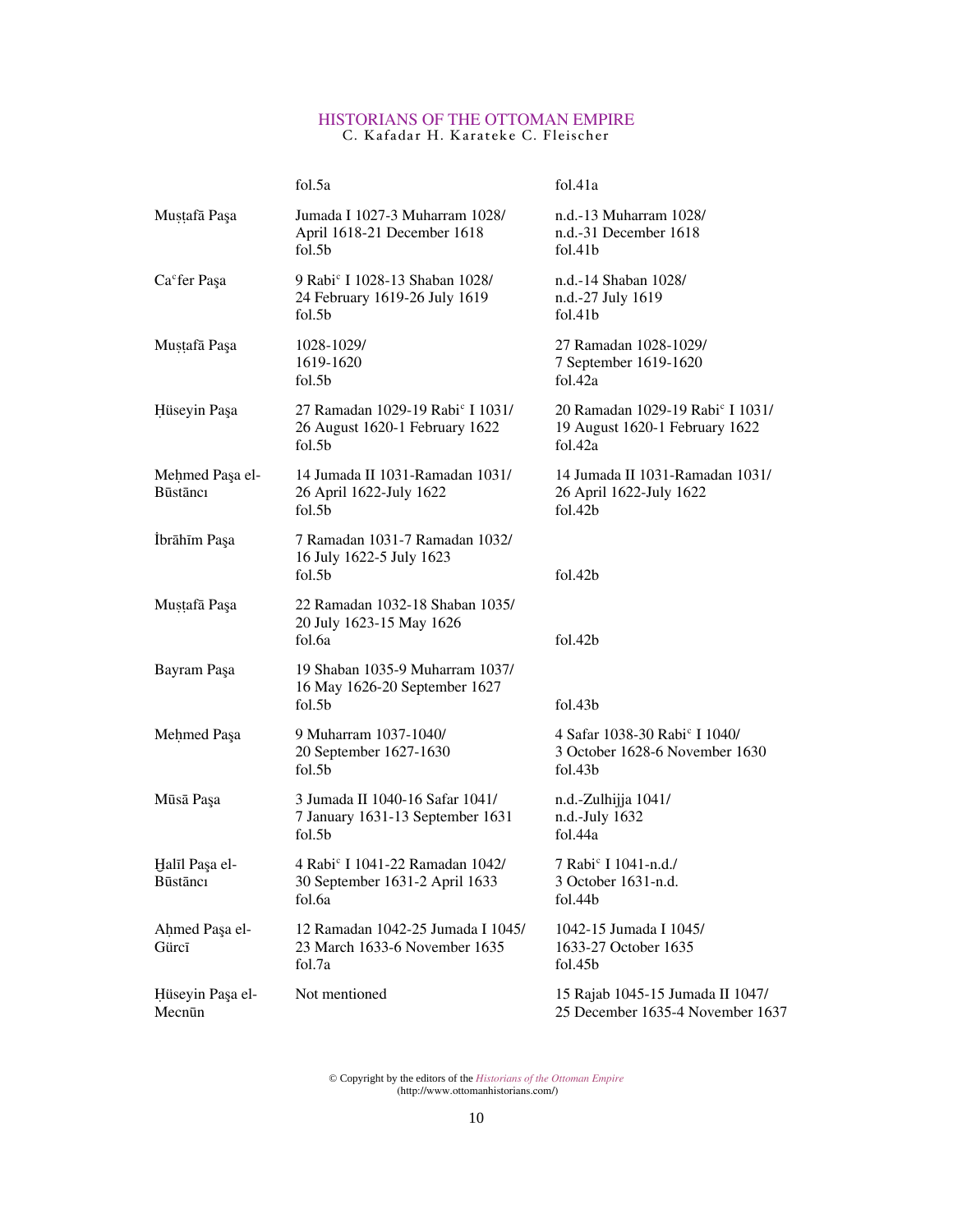fol. 45b

| Mehmed Paşa                      | 28 Rajab 1047-11 Jumada I 1050/<br>16 December 1637-29 August 1640<br>fol.7a                | 8 Rajab 1047-12 Jumada II 1050/<br>26 November 1637-29 September<br>1640<br>fol.46 <sub>b</sub> |
|----------------------------------|---------------------------------------------------------------------------------------------|-------------------------------------------------------------------------------------------------|
| Mustafā Paşa el-<br>Būstānci     | 10 Jumada II 1050-17 Rajab 1052/<br>27 September 1640-11 October 1642<br>fol.7 <sub>b</sub> | fol.47 <sub>b</sub>                                                                             |
| Maqsūd Paşa                      | 8 Shaban 1052-14 Safar 1053/<br>1 November 1642-4 May 1643<br>fol.8a                        | n.d.-11 Safar 1053/<br>n.d.-1 May 1643<br>fol.48a                                               |
| Eyyūb Paşa                       | Rabi <sup>c</sup> I 1054-Rabi <sup>c</sup> I 1056/<br>May 1644-May 1646<br>fol.8b           | 18 Rabi <sup>c</sup> I 1054-n.d./<br>25 May 1644-n.d.<br>fol.48 <sub>b</sub>                    |
| Mehmed Paşa                      | 6 Jumada I 1056-Zulqada 1057/                                                               |                                                                                                 |
| Haydarzāde                       | 20 June 1646-November 1647<br>fol.8 <sub>b</sub>                                            | fol.49a                                                                                         |
| eş-Şerīf Mehmed<br>Paşa          | Safar 1058/<br>February 1648<br>fol.8b                                                      | Safar 1058-17 Safar 1059/<br>February 1648-2 March 1649<br>fol.49 <sub>b</sub>                  |
| Ahmed Paşa<br>Arnavut            | 1059-1061/<br>1649-1651<br>fol.9a                                                           | Rabi <sup>c</sup> II 1059-6 Safar 1061/<br>April 1649-29 January 1651<br>fol.49 <sub>b</sub>    |
| <sup>c</sup> Abdurrahmān<br>Paşa | $n.d.-1062/$<br>$n.d.-1652$<br>fol.9b                                                       | 12 Rabi <sup>c</sup> I 1061-5 Shawwal 1062/<br>5 March 1651-9 September 1652<br>fol.50a         |
| Mehmed Paşa<br>Ebünnūr           | 15 Shaban 1063-1066/<br>11 July 1653-1656<br>fol.9b                                         | 1063-8 Shaban 1066/<br>1653-1 June 1656<br>fol.50 <sub>b</sub>                                  |
| Qara Mustafā Paşa                | 15 Shawwal 1066-14 Shawwal 1067/<br>6 August 1656-26 July 1657<br>fol.10a                   | n.d.-18 Ramadan 1067/<br>n.d.-30 June 1657<br>fol.51a                                           |
| Mehmed Paşa<br>Şāhsüvār          | 20 Zulqada 1067-n.d./<br>30 August 1657-n.d.<br>fol.10b                                     | Zulqada 1067-Shawwal 1070/<br>August 1657-June 1660<br>fol.51 <sub>b</sub>                      |
| Mustafā Paşa                     | 1 Zulqada 1069-1071/<br>21 July 1659-1661<br>fol.11b                                        | Shawwal 1070-Shawwal 1071/<br>June 1660-June 1661<br>fol.51 <sub>b</sub>                        |
| Şeytān İbrāhīm<br>Paşa           | 6 Shawwal 1071-11 Shawwal 1074/<br>4 June 1661-7 May 1664                                   |                                                                                                 |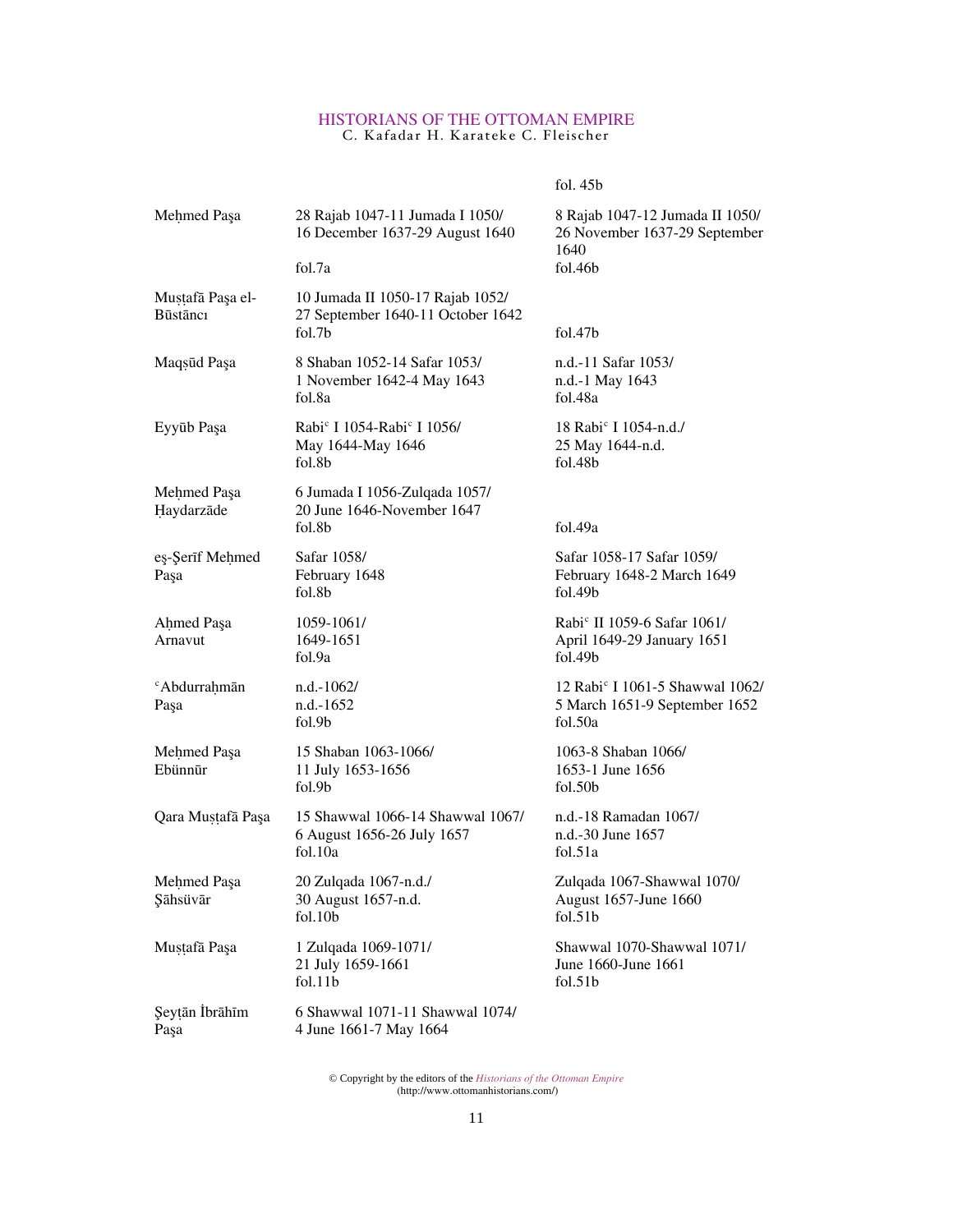|                                  | fol.15a                                                                                 | fol.52a                                                                     |
|----------------------------------|-----------------------------------------------------------------------------------------|-----------------------------------------------------------------------------|
| <sup>c</sup> Ömer Paşa           | 15 Zulhijja 1074-1077/<br>9 July 1664-1667<br>fol.15a                                   | 5 Zulhijja 1074-15 Ramadan 1077/<br>29 June 1664-11 March 1667<br>fol.52b   |
| İbrāhīm Paşa                     | 20 Shawwal 1077-17 Jumada I 1079/<br>15 April 1667-23 October 1668<br>fol.16a           | fol.53 <sub>b</sub>                                                         |
| <sup>c</sup> Alī Paşa            | 23 Zulqada 1079-1081/<br>24 April 1669-1670<br>fol.16b                                  | 13 Zulqada 1079-n.d./<br>14 April 1669-n.d.<br>fol. 53 <sub>b</sub>         |
| İbrāhīm Paşa<br>Kethudā el-Vezīr | 23 Muharram 1081-1084/<br>12 June 1670-1673                                             | 13 Muharram-17 Rajab 1084/<br>2 June 1670-28 October 1673                   |
|                                  | fol.17b                                                                                 | fol.55b                                                                     |
| Hüseyin Paşa                     | 20 Shawwal 1084-2 Rajab 1086/<br>28 January 1674-22 September 1675<br>fol.17b           | fol.57 <sub>b</sub>                                                         |
| Ahmed Paşa el-<br>Defterdār      | 6 Shawwal 1086-1087/<br>24 December 1675-1676<br>fol.18a                                | fol.58 <sub>b</sub>                                                         |
| <sup>c</sup> Abdurrahmān<br>Paşa | 6 Jumada I 1087-10 Shaban 1091/<br>17 July 1676-5 September 1680<br>fol.18 <sub>b</sub> | 6 Jumada II 1087-n.d./<br>16 August 1676-n.d.<br>fol.58 <sub>b</sub>        |
| <sup>c</sup> Osmān Paşa          | 2 Ramadan 1091-1094/<br>26 September 1680-1683<br>fol.19a                               | fol.59a                                                                     |
| Hamza Paşa                       | 9 Shawwal 1094-1099/<br>1 October 1683-1688<br>fol.19 <sub>b</sub>                      | fol.59 <sub>b</sub>                                                         |
| Hasan Paşa                       | 17 Safar 1099-15 Zulhijja 1100/<br>23 December 1687-30 September<br>1689<br>fol.21b     | fol.60b                                                                     |
| Ahmed Paşa                       | 16 Muharram 1101-12 Jumada I 1102/<br>30 October 1689-11 February 1691<br>fol.23a       | fol.62a                                                                     |
| <sup>c</sup> Alī Paşa            | 22 Ramadan 1102/<br>19 June 1691<br>fol.24b                                             | 22 Ramadan 1102-18 Muharram 1107/<br>19 June 1691-29 August 1695<br>fol.63a |
| İsmā <sup>c</sup> īl Paşa        | 27 Safar 1107/<br>7 October 1695                                                        | 17 Safar 1107-1109/<br>27 September 1695-1698                               |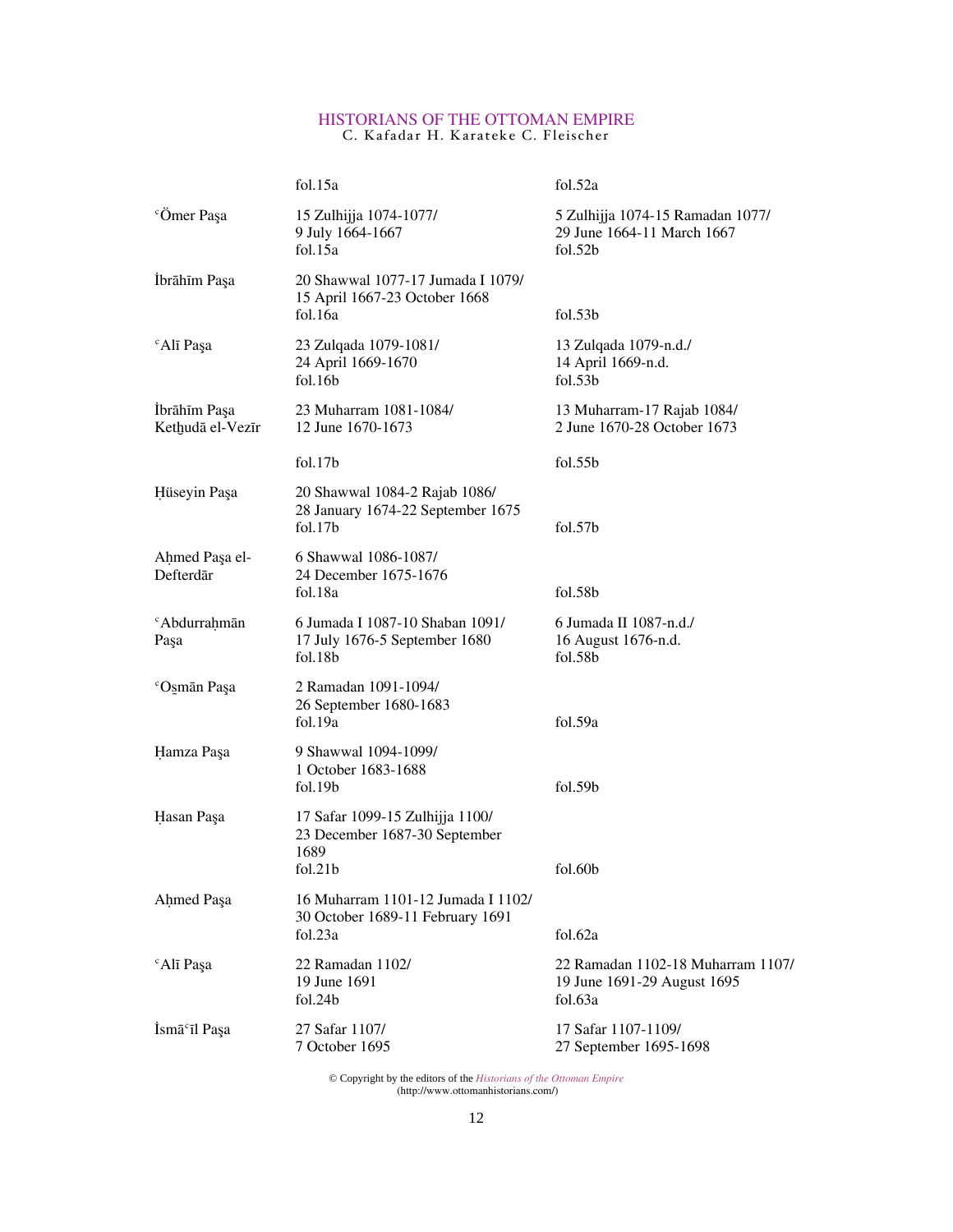|              | fol.28b                                                            | fol.66b                                               |
|--------------|--------------------------------------------------------------------|-------------------------------------------------------|
| Hüseyin Paşa | 25 Rajab 1109-1111/<br>6 February 1698-1699<br>fol.36 <sub>b</sub> | fol.69a                                               |
| Mehmed Paşa  | 14 Rabi <sup>c</sup> II 1111/<br>9 October 1699<br>fol.41a         | $n.d.-Ra$ and $1116/$<br>n.d.-October 1704<br>fol.71b |

*Zubdat* ends in the year 1111/1699. Information below is from the *Paris Fragment*.

| Süleymān Paşa         | very short time, probably in name only                  |
|-----------------------|---------------------------------------------------------|
|                       | fol.73b                                                 |
| Mehmed Paşa           | 6 Shaban 1116-1118/<br>4 December 1704-1706<br>fol.73b  |
| <sup>c</sup> Alī Paşa | 12 Shaban 1118/<br>19 November 1706<br>fol.74b          |
| Hasan Paşa            | 13 Shaban 1119-1120/<br>9 November 1707-1709<br>fol.76a |
| Muhsinzāde            | 19 Shawwal 1120/<br>1 January 1709<br>fol.76a           |

 $<sup>1</sup> Zubdat$ , 30a.</sup>

 $\overline{a}$ 

5 Peter Holt, "The Beylicate in Ottoman Egypt During the Seventeenth Century," *Bulletin of the School of Oriental and African Studies*, 24/2 (1961), 219.

 $^6$  Peter Holt, *Political and Social Change in Modern Egypt* (Oxford, 1968), 8.

 $<sup>7</sup>$  See, for instance, 3b, 9a, 10a-b.</sup>

 $2$ *Zubdat*, 5a.

 $3$  According to al-Damurdashī, his name was Zain al-Faqqār a leader of the pilgrimage (Aḥmad al-Damurdāshī, al-Durra al-muṣāna fī akhbār al-kināna, London, British Museum Or. 1073-74, 5b; Peter Holt, "Dhu'l Fakārīya,"  $EI^2$  (1965), 233; Peter Holt, "The Exalted Lineage of Ridwān Bey: Some Observations on a Seventeenth-Century Mamluk Genealogy," *Bulletin of the School of Oriental and African Studies*, 22 (1959), 222-230; Ibidem, "Al-Jabartı's Introduction to the History of Ottoman Egypt," *Bulletin of the School of Oriental and African Studies*, 25 (1962), 38- 51.

 $4$  This group was founded by Qāsim Beg, a treasurer of the Ottoman government of Egypt in the early sixteenth century. See al-Damurdashī, *al-Durra*, 5b; Peter Holt, "Qāsimiyya," EI<sup>2</sup> (1979), 722-723.

<sup>©</sup> Copyright by the editors of the *Historians of the Ottoman Empire* (http://www.ottomanhistorians.com/)